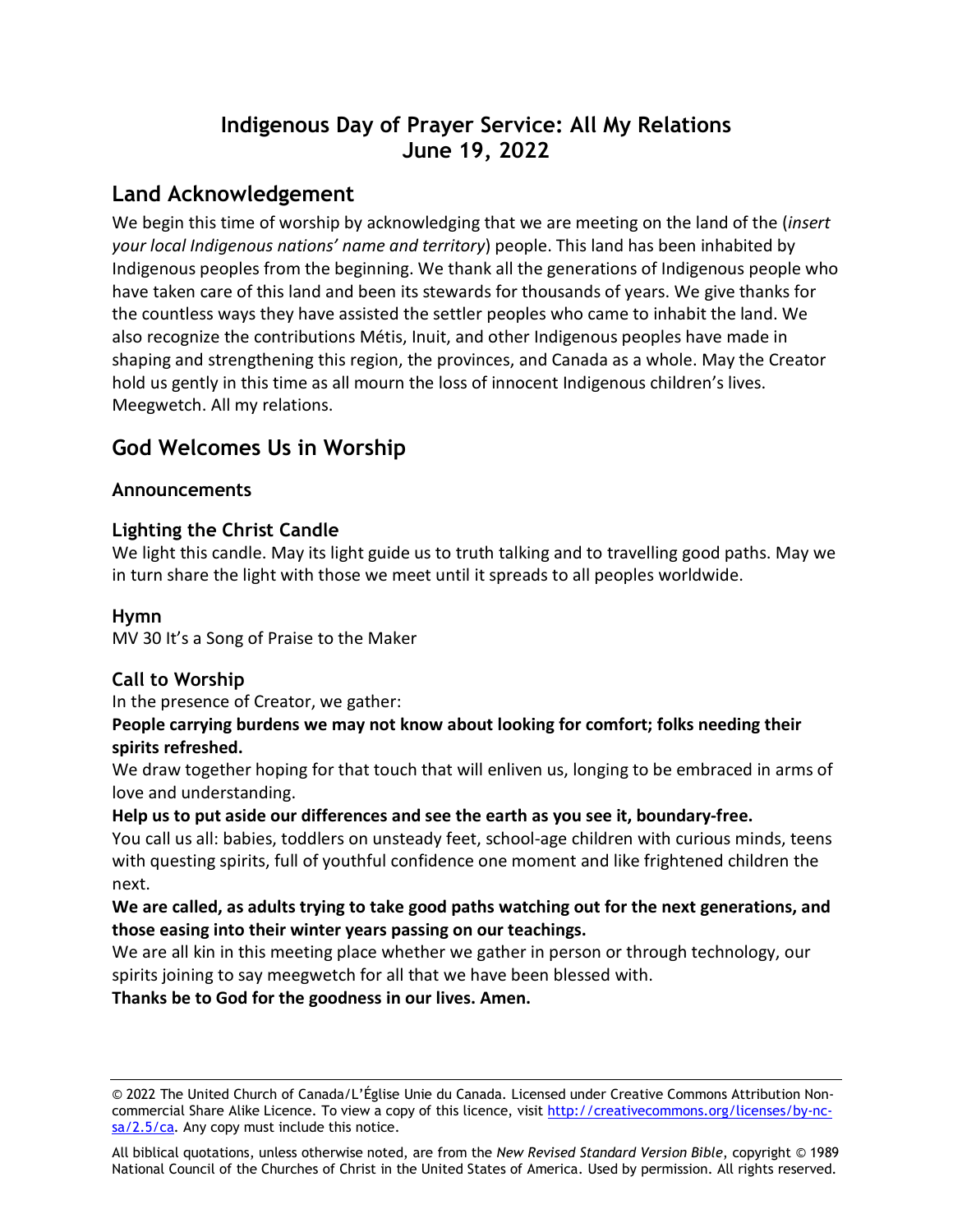#### **Opening Prayer**

All-encompassing God, you who called creation out of chaos. You breathed the sacred word Ruah (breath, Spirit) and life came into being. Your magnificence is a Holy Mystery that we are too human to be able to comprehend. We give thanks for that which is beyond our comprehension. It allows us to dream and imagine. We give all praise and glory to you, Most Holy, for holding us in all the seasons of our days, to love, and to cherish, in this life, and in everlasting life. We are in awe of our covenanted love and journey with you. Amen.

### **Opening Hymn**

MV 1 Let Us Build a House

### **God's Word, Wisdom for Faith Living, God Inspires Our Ministries**

**Scriptures**

Galatians 3:28

Paraphrase of Psalm 106:1-5:

Praise our Creator! O Meegwetch give thanks to the Maker, for Turtle Island nurtures us; love lives forever in ancestors dancing in the aurora borealis.

Who can truth talk the mighty doings of the Creator or drum all their praises?

Joyful are those who observe justice, who work for right relations at all times.

Remember me, O Great Spirit, when you show honour to your people.

Help us when you lead us into places of protection.

We see the grateful hunting of creatures, generous gathering, and abundant harvest and prosperity of our kin, that we may dance in the ceremonies of our nation's people, that we may glory in your ancestry.

All my relations.

#### **Hymn**

"We Must Learn to Walk Together" by Lisa Waites

© Lisa Waites, 2016. All Rights Reserved. Permission is granted by the composer for United Church of Canada communities of faith to use this music during their Indigenous Day of Prayer 2022 worship services, including the duplication and use of the musical score, the related [video,](https://www.youtube.com/watch?v=3DpkFCLxgEs) and digital streaming/downloading. After June 2022, please e-mail [lisa.waites1@gmail.com](mailto:lisa.waites1@gmail.com) to discuss permissions for ongoing use.

#### **Sermon**

Paul, in his letter to churches in southern Galatia, states in Galatians 3:28: "There is no longer Jew or Greek, there is no longer slave or free, there is no longer male and female; for all of you are one in Christ Jesus." This wonderful proclamation of inclusivity needs to be heard. This statement rings true for us here, today. In these times of racial awareness and acknowledgement of discrimination, it is time for us to focus on our common humanity and

© 2022 The United Church of Canada/L'Église Unie du Canada. Licensed under Creative Commons Attribution Noncommercial Share Alike Licence. To view a copy of this licence, visit [http://creativecommons.org/licenses/by-nc](about:blank)[sa/2.5/ca.](about:blank) Any copy must include this notice.

All biblical quotations, unless otherwise noted, are from the *New Revised Standard Version Bible*, copyright © 1989 National Council of the Churches of Christ in the United States of America. Used by permission. All rights reserved.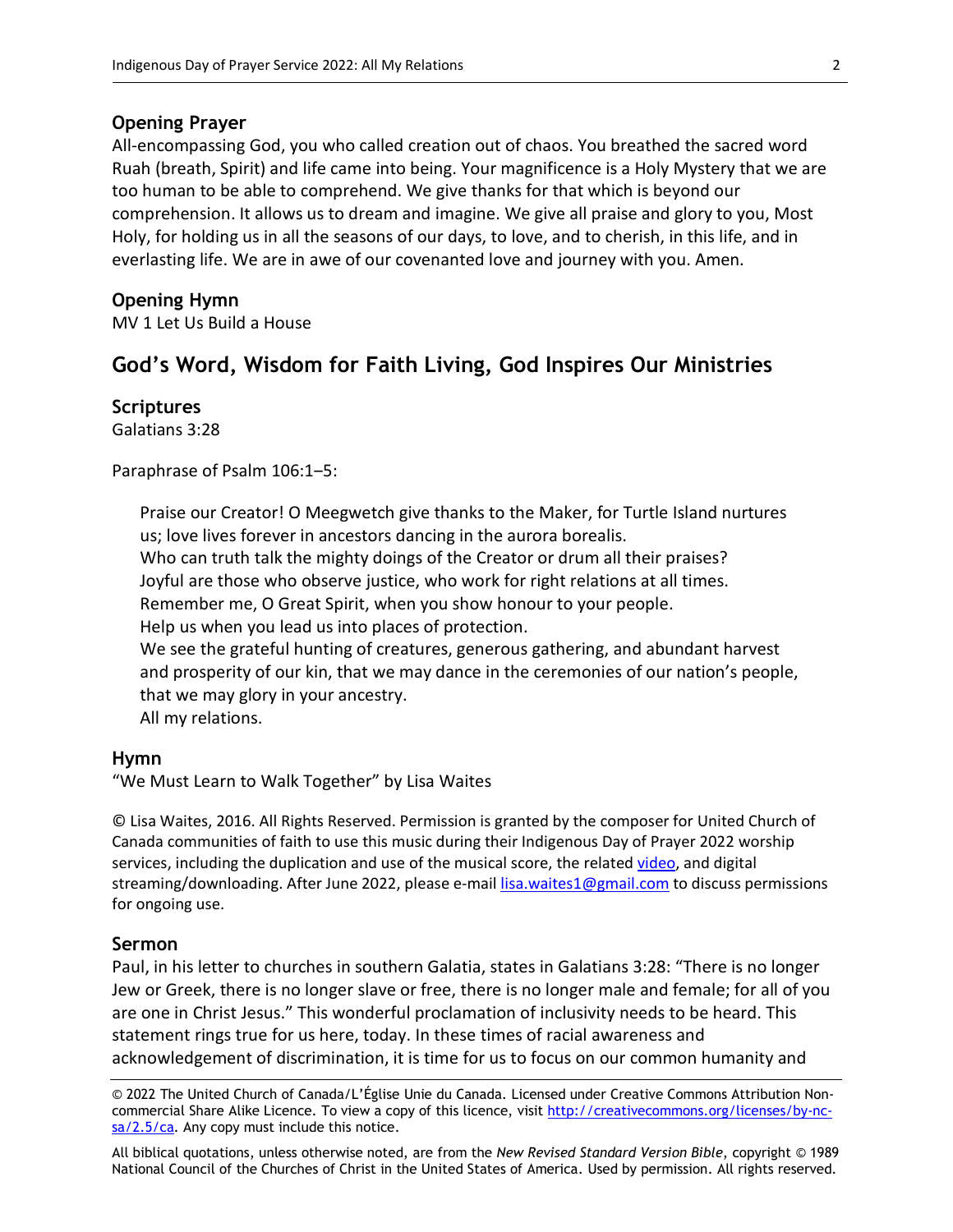look for ways we can love our neighbours instead of fearing them, or talking about **us** and **them**. We need to honour the deaths of children in residential schools. As someone who has handled racism―yes, even from church people―it is our responsibility to teach our children and grandchildren and our Sunday school children that we are all one, united in our love and faithfulness as followers of the teachings of Christ. Very likely one of the phrases I use most often is that we are all our Creator's beloved children.

Indigenous peoples have a saying, All My Relations. The Indigenous contribution to the church is honoured by the Mohawk phrase "Akwe Nia'Tetewá:neren" (*aw gway-- nyah day day waw- nay renh*) —all my relations—on the crest. The four colours of the Medicine Wheel, yellow, red, black, and white, and the Mohawk words have been incorporated in the [United Church crest](about:blank) since 2012. Indigenous spirituality, leadership, and participation are vital to the church's life.

What this says to me is that we are all united. It goes further than Paul's teaching and evangelism. Paul was speaking about people. All my relations include all living things: people, creatures in the water, those that fly in the air, everything that creeps and crawls and slithers on the ground. We all have a place in God's great creation. I was taught it is like creation is a giant spider's web. If you pluck at one thread, the vibrations are felt throughout the whole web. It's like the ripples that spread out when a pebble is thrown into or skipped in water.

So how we work toward justice and reconciliation? Like the paraphrase of Psalm 106 says, "Joyful are those who observe justice, who work for right relations at all times." Acknowledge the land you are meeting on. Recognize the Treaty if you are in Treaty territory. Recognize not all lands are Treaty land but are unceded Indigenous land.

And let us educate ourselves about culture, racism, and reconciliation. We can read Indigenous authors, including books for our children and grandchildren. Or a book such as *Me and White Supremacy* by Layla Saad, and invite Indigenous people to be part of the group. Support local Indigenous communities by attending a powwow to embrace the power of our cultural dances and the splendour of our regalia. Celebrate Indigenous artists: their writing, music, and artwork. Donate to local Indigenous organizations such as healing and friendship centres. We can also support urban Indigenous people through Indigenous community centres and programs. Did you know, for example, that Ottawa is home to the largest population of Inuit people outside of the Arctic?

Consider donating to our United Church of Canada's Healing Fund, which directly supports projects led by Indigenous church members and others in their communities. The Healing Fund promotes healing initiatives for survivors of the residential school system and initiatives that address ongoing intergenerational impacts. Indigenous communities can apply for a grant of up to \$15,000 toward programs centred on cultural, healing, and language projects. The Healing Programs Working Group, made up of representatives from diverse Indigenous communities across the country, determines the fund's criteria and evaluates applications.

<sup>© 2022</sup> The United Church of Canada/L'Église Unie du Canada. Licensed under Creative Commons Attribution Noncommercial Share Alike Licence. To view a copy of this licence, visit [http://creativecommons.org/licenses/by-nc](about:blank)[sa/2.5/ca.](about:blank) Any copy must include this notice.

All biblical quotations, unless otherwise noted, are from the *New Revised Standard Version Bible*, copyright © 1989 National Council of the Churches of Christ in the United States of America. Used by permission. All rights reserved.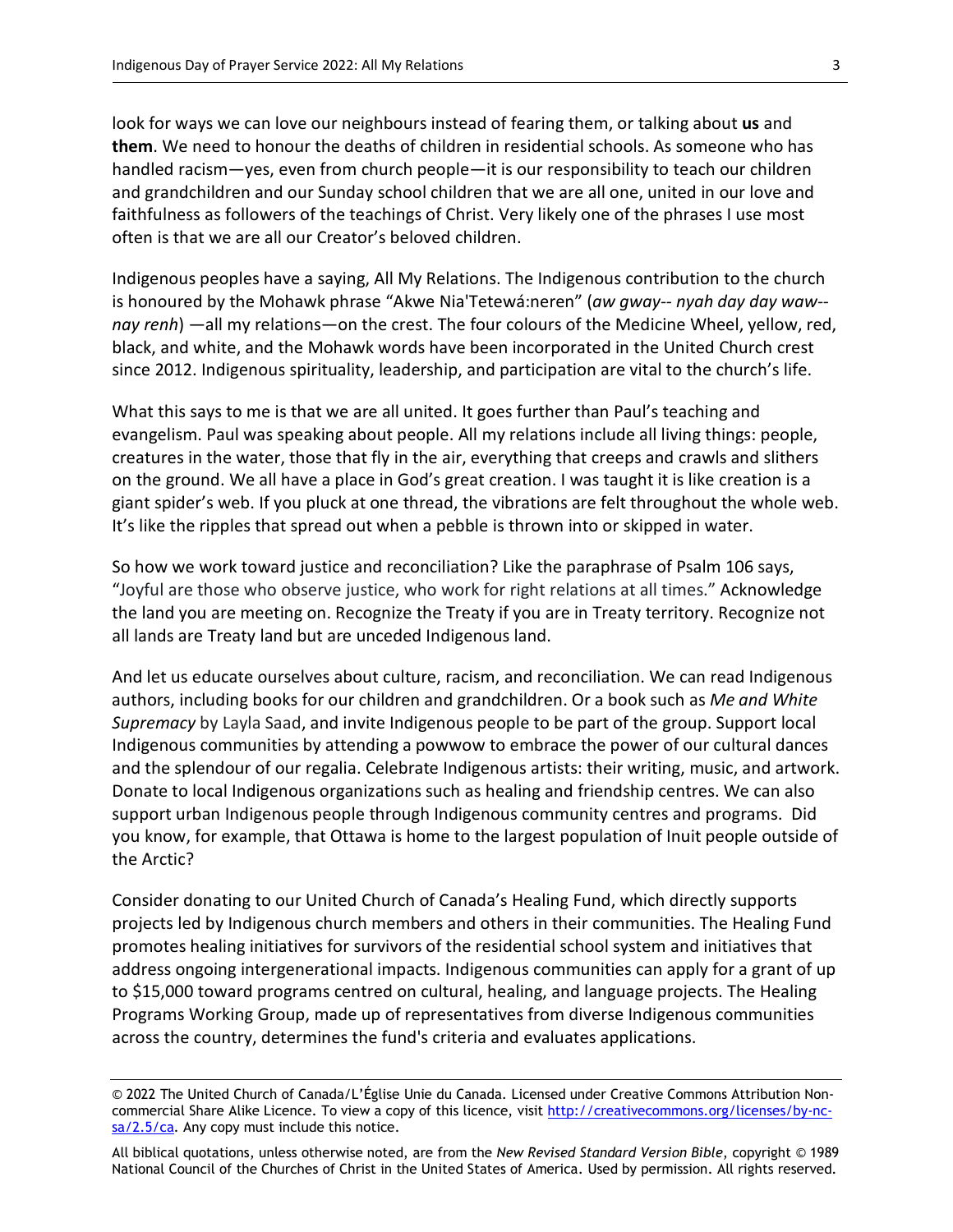So, today on Indigenous Day of Prayer, let us give thanks for the Indigenous people of our communities and their profound contributions to our common life together. Let us all, individually and collectively, seek out ways to work for reconciliation and justice. Let us be the beloved children of God, and love our neighbours―yes, all of them. Worldwide, people represent the colours of the medicine wheel, shades and combinations of yellow, red, black, and white, and also brown. We are all Creator's beloved children. Thanks be to God.

#### **Hymn**

VU 606 In Christ There Is No East or West

### **We Present Our Offerings**

We return some of the abundance of our lives to share with others who need a caring touch. Here is the work of our hands, and here is the love of our hearts. Accept them and use them, through Christ our Lord. Amen.

#### **Doxology**

VU 538 For the Gift of Creation

#### **Prayers of Thanksgiving and Concern**

Tender and loving Creator, we are all part of the delicate web of life. When one thread is plucked, the ripples are widely felt, stronger closer to the epicentre, still felt toward the outer reaches. May the uncertainties and concerns we hold close to our hearts be gentled by the love we have of you, and the support of each other.

You know the longing of our hearts for a just society for all of your beloved children. When we are cut, we bleed the same colour. When we donate blood, it provides the same life-giving sustaining gift with no knowledge of race; it does not exist in that little clear bag. We don't understand the conflicts and hatred rampant, which aren't new; have they always existed? We pray for people living in troubled places, for refugees needing homes and relocation, for people without safe drinking water.

Rabboni Jesus, may your teachings lead us all to speak the same language of loving you, ourselves, and our neighbours. Gentle people's harsh feelings and opinions. Restore our gratitude and refresh our faith. Grant us dreams of unity and harmony. May your light and love encircle and envelope us all as we rest in the promise of your goodness. Living Spirit, we are all relations in your family. We give thanks for our blessings. Amen.

### **The Lord's Prayer**

(*Pray The Lord's Prayer according to your tradition.*)

Our Creator, who art in heaven, hallowed be thy name. Thy kingdom come. Thy will be done on earth as it is in heaven. Give us this day our daily bread, and forgive us our trespasses, as we forgive those who trespass against us, and lead us not into temptation, but deliver us from evil. For thine is the kingdom and the power, and the glory, for ever and ever. Amen.

© 2022 The United Church of Canada/L'Église Unie du Canada. Licensed under Creative Commons Attribution Noncommercial Share Alike Licence. To view a copy of this licence, visit [http://creativecommons.org/licenses/by-nc](about:blank)[sa/2.5/ca.](about:blank) Any copy must include this notice.

All biblical quotations, unless otherwise noted, are from the *New Revised Standard Version Bible*, copyright © 1989 National Council of the Churches of Christ in the United States of America. Used by permission. All rights reserved.